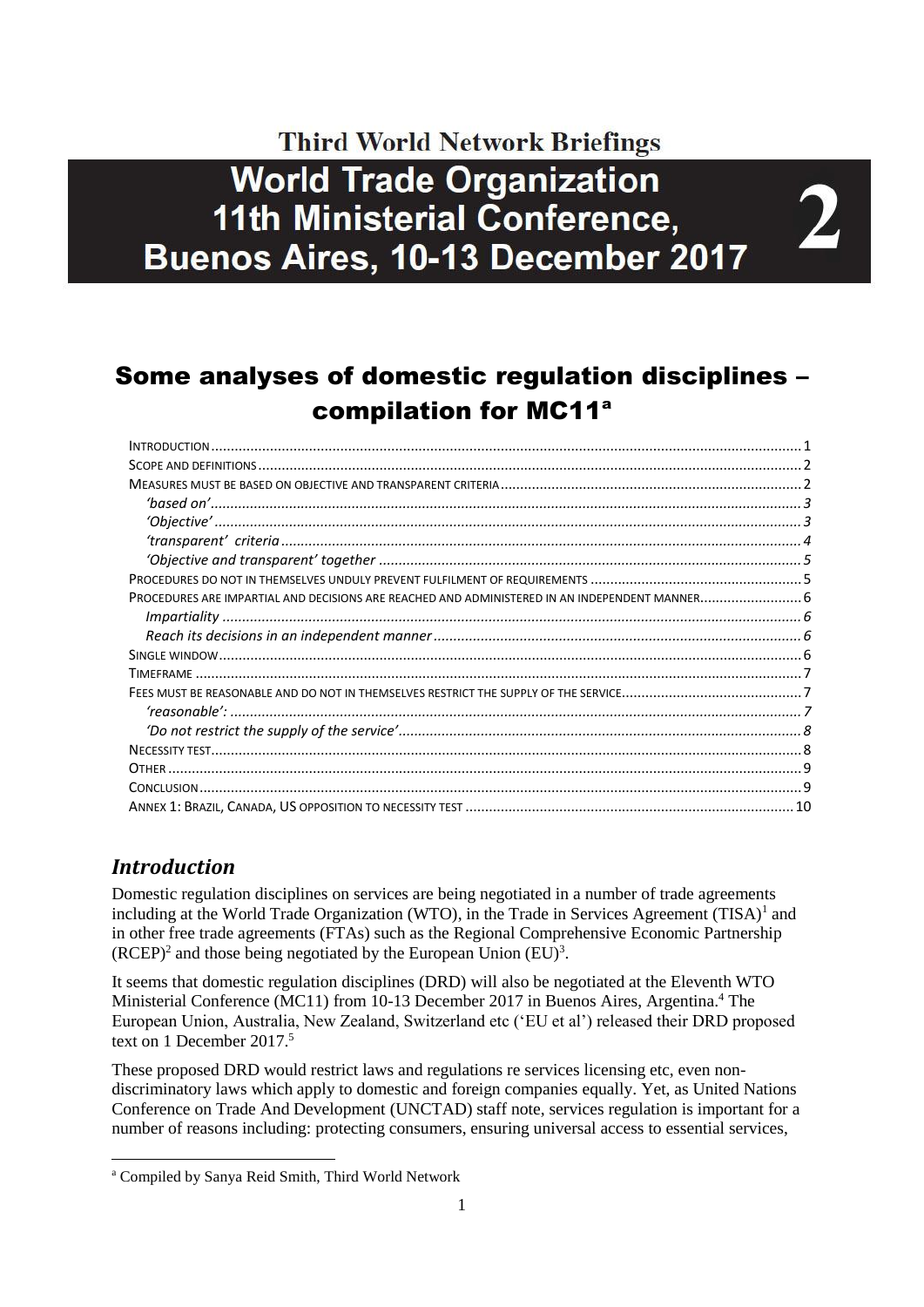cultural diversity, quality, safety, correcting market failures (eg: information asymmetry where the service provider has more information than the consumer, natural monopolies, negative externalities (eg environmental degradation from transport) where those not directly involved suffer costs).<sup>6</sup> After highlighting that many regulatory frameworks are still at an emerging stage in developing countries the UNCTAD staff conclude that 'it is key for developing countries that international rules for services trade preserve the right to regulate (RtR) and grant the necessary policy space to experiment in the search for those policies that best suit individual countries' specific, developmental needs.' Given this, the UNCTAD staff note that 'one would expect developing countries to take a cautious, rather than an offensive approach towards the development of these disciplines, with their main goal to preserve the RtR.' 7

This compilation includes excerpts from existing analyses of the same DRD proposed in the WTO or in TISA.

# <span id="page-1-0"></span>*Scope and definitions*

As the EU et al proposed text makes clear,<sup>8</sup> these proposed rules apply to 'measures by Members relating to licensing requirements and procedures, qualification requirements and procedures, and technical standards affecting trade in services where specific commitments are undertaken.'

Assuming 'measures' in the DRD uses the definition from the WTO's General Agreement on Trade in Services (GATS), this is a very broad, non-exhaustive definition meaning: 'any measure by a Member, whether in the form of a law, regulation, rule, procedure, decision, administrative action, or any other form'.<sup>9</sup> So circulars and directives etc could also be measures.

- 'Qualification requirements and procedures applying, for example, to doctors, nurses and nurse-aids, dentists, radiographers, vets, engineers and electricians, accountants, maritime crew, teachers and academics, transport and drilling operators, journalists, chefs, actors and musicians.
- Licensing requirements and procedures which might apply to broadcasting, rubbish dumps, domestic water supply, mining, logging and other resource extraction, schools and universities, early childhood centres, hospitals and healthcare facilities, aged care homes, casinos, race-tracks, liquor stores, ferries, taxis and other transport operators.
- Technical standards for the characteristics of the service or how it is to be supplied water quality, health and safety, zoning, school examinations, staff to patient ratios, adventure and ecotourism, shipping lanes, engineering and construction, mining practices (for example, fracking), advertising rules, sales of alcohol and tobacco.'<sup>10</sup>
	- o 'The delegations are still debating whether technical standards include both mandatory government standards and voluntary government standards.'<sup>11</sup>
	- o UNCTAD staff note that 'disciplines on technical standards could have numerous unanticipated consequences, including for new types of services relating to climate change, pollution control or energy efficiency.'<sup>12</sup>
- Is something a licensing requirement or technical standard? 'Once a license is granted, the license holder is expected to "maintain" compliance with the standards by which the license was granted. Should those operational standards be classified as licensing requirements (the initial authorization to supply a service) or technical standards (which govern ongoing operations)? This distinction is especially relevant for essential services such as banking, utilities, pipelines, shopping centers, mining and drilling operations, etc.<sup>'13</sup>

# <span id="page-1-1"></span>*Measures must be based on objective and transparent criteria*

The EU et al text<sup>14</sup> proposes that new and existing measures relating to authorisation for the supply of a service must be based on objective and transparent criteria etc. This requires a complete review of all existing measures (broadly defined as above) and amendment of any existing measures to comply with this requirement as well as restricting all new measures to these criteria.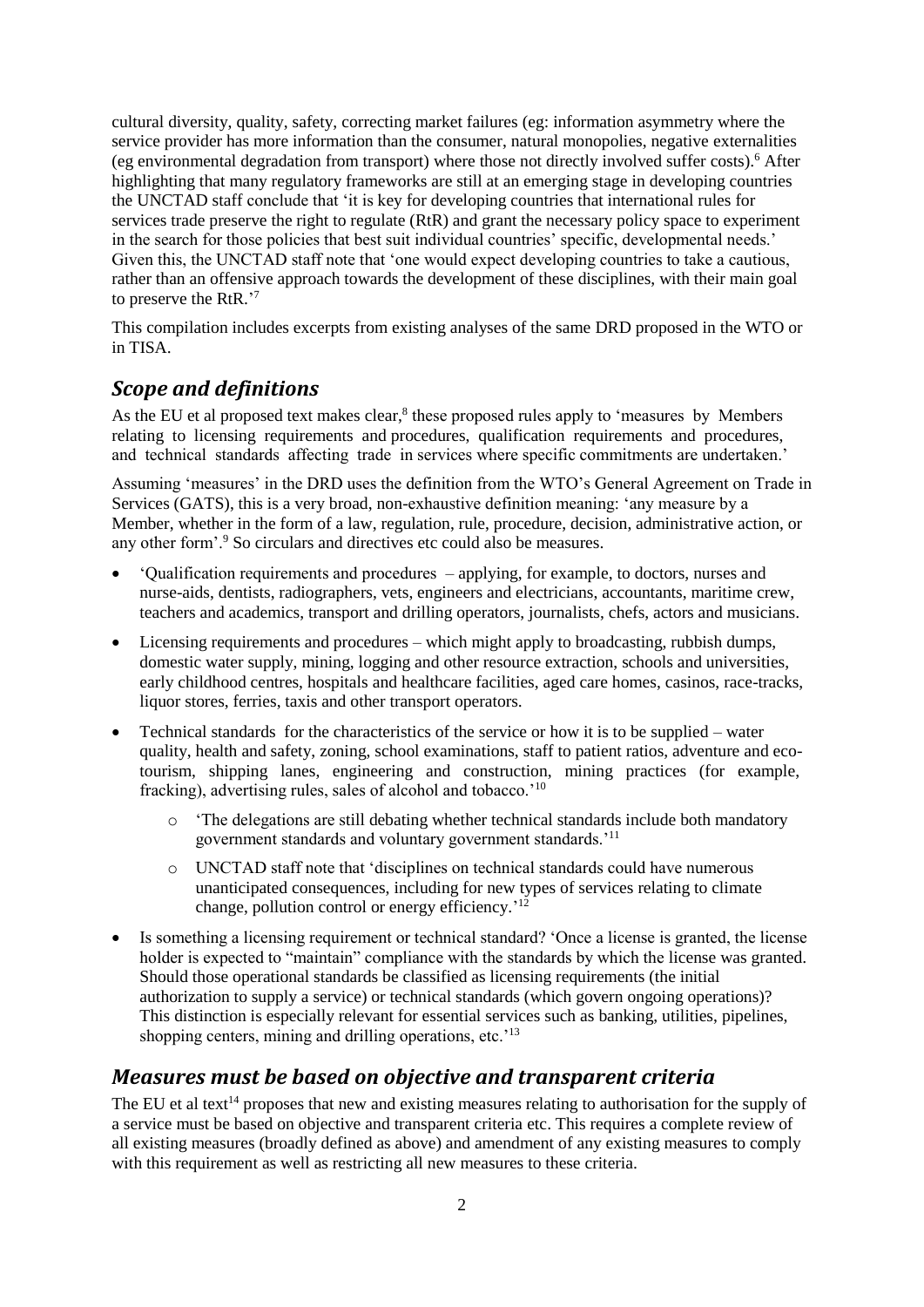#### <span id="page-2-0"></span>**'based on'**

'The Appellate Body has interpreted "based on" to mean founded or built upon. This meaning is more flexible than conformity or compliance, but it is less flexible than "taking into account," which is too subjective. In other words, "based on" requires more than subjectively taking criteria into account (and perhaps rejecting them); it requires an observable relationship between a regulatory measure and some objective criterion that is external to the regulation. This formulation makes sense when a regulatory measure is "based on" a scientific body of knowledge (e.g., a risk assessment) or standard-setting (e.g., safety standards for electric power). However, unless clarified, "based on" is likely to conflict with regulations that require regulators to balance multiple criteria or use inherently subjective criteria.'<sup>15</sup>

#### <span id="page-2-1"></span>**'Objective'**

- '"Objectivity" can have a range of meanings. In a 2007 memo reviewing legal interpretations, Robert Stumberg identified five potential meanings that WTO dispute panel could give for "objective criteria". These alternative meanings all conflict with existing developing country regulations, as discussed below.
	- o i. Not arbitrary: The Appellate Body has interpreted the term "arbitrary" in the context of GATT Article XX. They ruled that to impose a "single, rigid, and unbending requirement" and to enforce it with "rigidity and inflexibility" constitute "arbitrary discrimination". The Philippines has set fixed rates of return for water concessions, which might be defined as a "rigid and unbending requirement." The Philippines also requires private education institutions to allocate a fixed percentage of fee increases to staff salaries. These regulations may meet the transparency requirements of the disciplines because they are clear and provide certainty to service suppliers, but may be deemed to be arbitrary and therefore not objective.
	- o ii: Not biased
		- The Appellate Body has ruled that an "objective" investigation requires an "unbiased" one, meaning that the "interests of any interested party, or group of interested parties" cannot be favoured. This definition of objective would conflict with affirmative action measures designed to redress historical injustices. South Africa's Broad-Based Black Empowerment Act could violate an objectivity requirement defined in this way because it establishes preferences in hiring and investment decisions.' 16
		- 'This definition could conflict with any number of measures that are designed to express a preference in qualification requirements or preferences. Examples include small or medium-sized enterprises (SMEs), indigenous peoples, womenowned businesses, etc.'<sup>17</sup>
	- o iii. Relevant to the ability to perform or supply the service
		- 'Objectivity may be interpreted to exclude considerations considered "external" to the satisfaction of consumers of the service. The only examples cited in the disciplines of objective criteria are "competence and ability to provide the service." Approvals for electricity licenses in Kenya include consideration of their impacts on the "social, cultural or recreational life of the community", criteria that may be deemed to be irrelevant to the supply of electricity services.'<sup>18</sup>
		- 'This definition could be drawn from the GATS article  $VI:4(a)$ , which states that one purpose of disciplines would be to ensure that domestic regulations are based on objective criteria "… such as competence and ability to provide the service." If this inference is correct, the canon of interpretation, ejusdem generis, could be used to limit the definition of "objective" to measures "of the same class" of competence and ability. This class would exclude external regulatory criteria such as environmental, cultural or visual impact.<sup>'19</sup>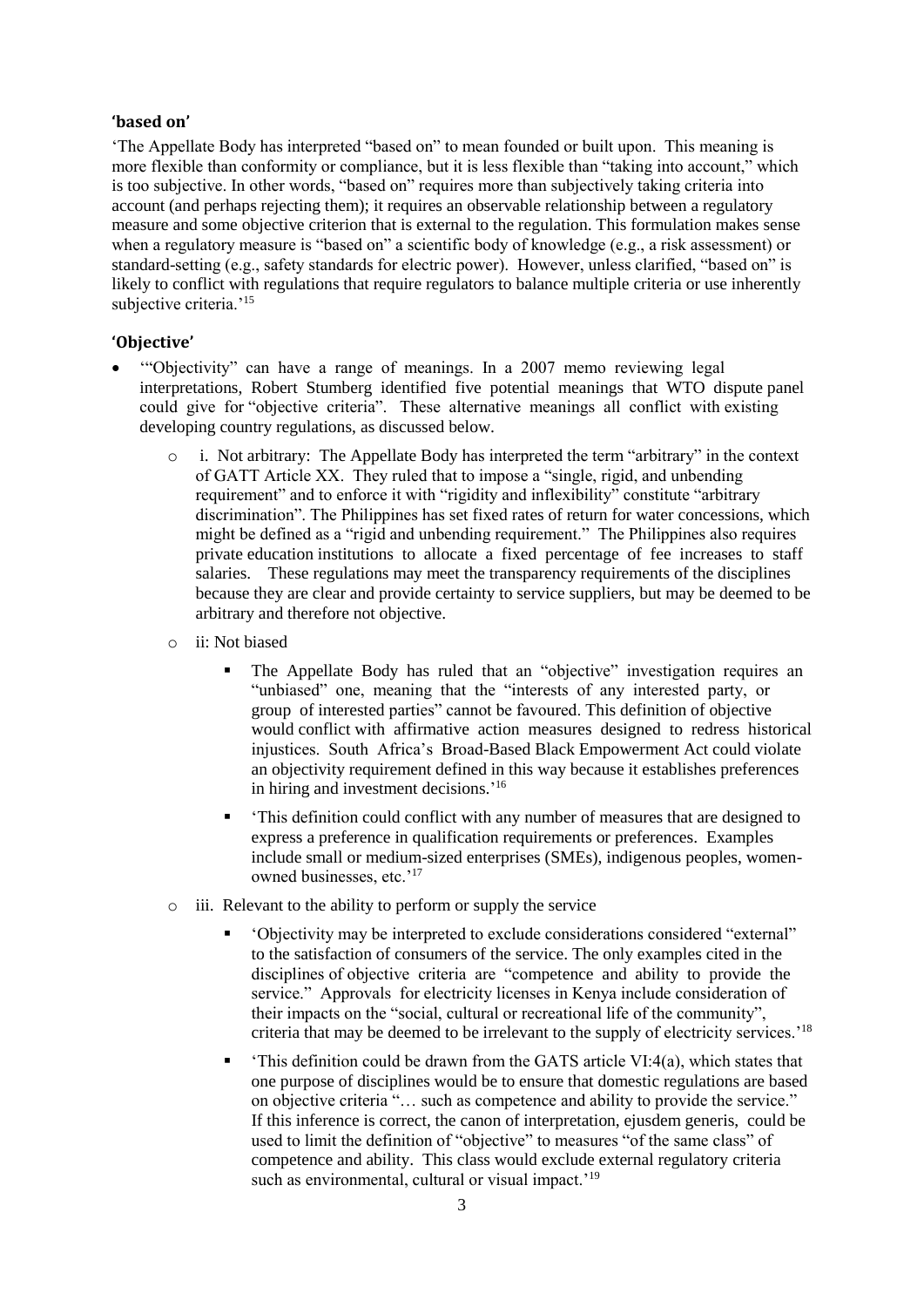- o iv. Not subjective
	- GATT dispute panels have contrasted "objective criteria" with "subjective" opinion and the exercise of "judgment". The disciplines' transparency requirements, however, appear to allow for the subjective opinions of the public to be considered in licensing decisions. Kenya's utility regulations allow rejection of rate increases that are not "just and reasonable", requiring subjective judgments on the part of regulators. South Africa's national building standards authorize regulators to turn down development that is "unsightly and objectionable", terms that require subjective interpretation.<sup>'20</sup>
	- 'This ordinary dictionary definition would conflict with delegation of plenary authority to utility regulators to set "just and reasonable" rates or to approve utility mergers based on balancing diverse or competing criteria such as interests of the consumer, interests of the utility company and impact on the environment.'<sup>21</sup>
- o 'v. Least trade restrictive
	- The WTO Secretariat has stated that international standards have a "perceived objectivity" since when Members apply them, they are presumed to have used the "least trade restrictive measure". The Secretariat also said GATS Article VI.5(b) establishes international standards as a "benchmark for determining the objectivity of regulatory requirements." However, Argentina's adoption of Basel I standards has been criticized for creating a bias in bank lending. Basel II standards have been criticized as not objective, and are currently being revised. Given the problems in international banking, it would seem ill-advised to allow "objective" criteria to be equated with international standards or the least trade restrictive standards.'<sup>22</sup>
	- 'Based on international standards The WTO Secretariat has described international standards as "objective" in the sense that (a) they require a measure to be the least-trade-restrictive alternative, and (b) such an interpretation would be in line with the purpose of GATS.<sup>23</sup>
- 'In general, all local government zoning, building permit, and business licensing decisions that give weight to public opinion could be considered to be based on non-objective regulatory criteria . . . It is common for alcohol licensing procedures to take into account concerns from neighbours, and their concerns could be defined as "non-objective" criteria for rejecting a license'<sup>24</sup>
- 'can mean that 'community or indigenous concerns, or that are precautionary due to the uncertainty of potential impacts, will be 'subjective' and hence invalid considerations;'<sup>25</sup>
- 'could mean "not subjective." It could overturn regulation based on a "public interest" standard or the subjective balancing required when there are multiple criteria for assessing the environmental, economic or community impact of a proposed oil drilling platform, power plant, mine, etc.'26

#### <span id="page-3-0"></span>**'transparent' criteria**

• 'Transparent criteria have been contrasted at WTO compliance reviews with licensing requirements that "lack clarity", are "open-ended", create "uncertainty" for foreign suppliers, and allow for "considerable bureaucratic discretion." However, governments sometimes allow for regulatory discretion in order to ensure critical objectives are met in key sectors. For example, Kenya allows applications for university status to be rejected if they are not "in the interest of university education in Kenya." South Africa maintains "honesty and integrity" qualification requirements for financial service providers that enable regulators to consider "any information in possession of the Registrar or brought to the Registrar's attention".' 27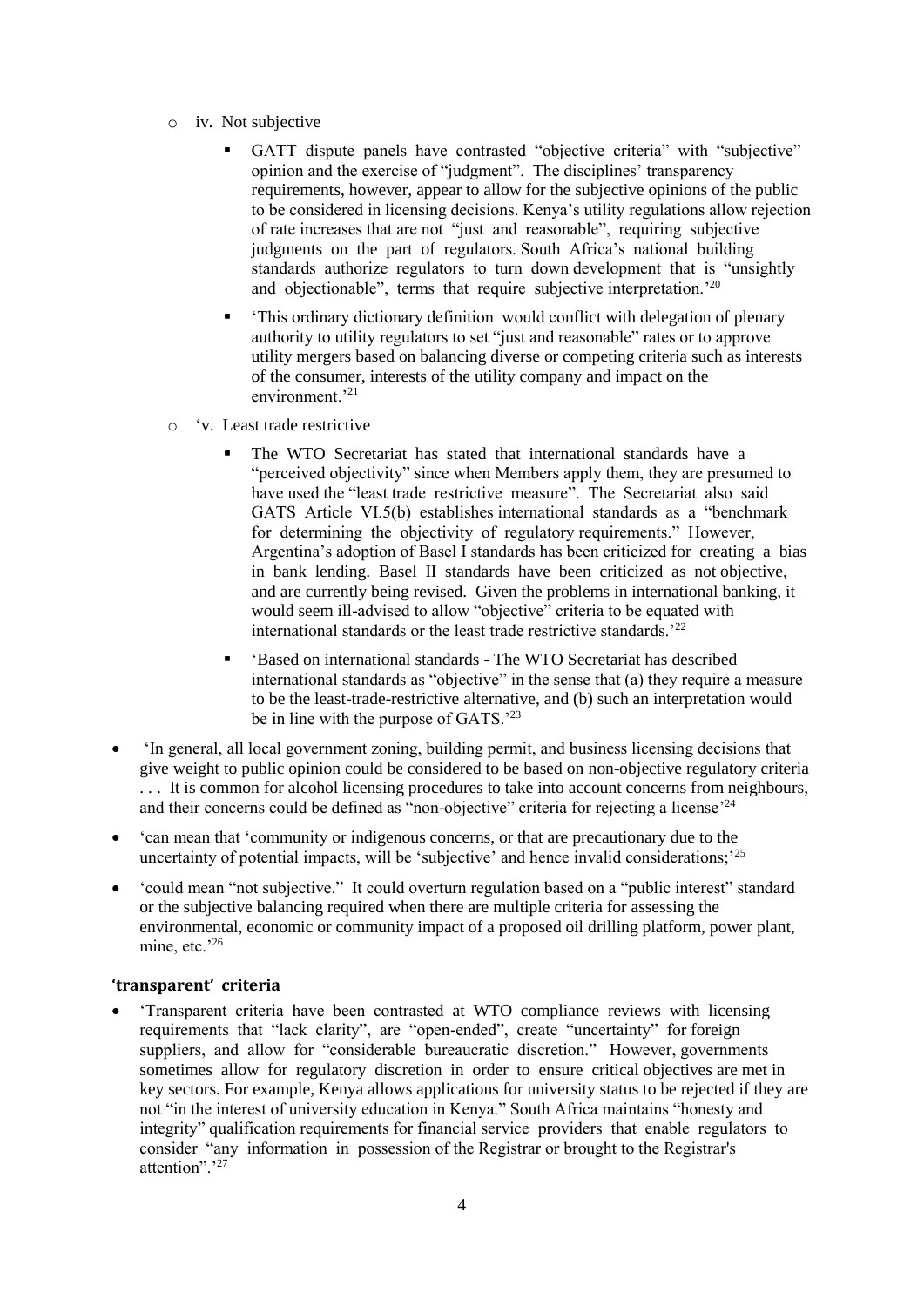- 'suggests that relevant factors, and the weightings to be given them, must be spelt out by the decision-making agency in advance, removing the ability of decision-makers to apply discretion and make judgements appropriate to the circumstances.'<sup>28</sup>
- In developing regulations for a new type of business, Vancouver presumably deliberately included some discretion for the regulator to deal with unforeseen consequences. However, 'Vancouver's new regulations could also violate the requirement for "transparent" regulatory criteria, since the City has conferred discretionary authority on its Chief License Inspector. Under the regulations the Inspector may require fulfillment not only of specific conditions stipulated in the licensing application, but as well "other conditions as the Chief Licence Inspector may require to ensure that the business does not have a negative impact on the public, the neighbourhood or other businesses in the vicinity."'<sup>29</sup>

#### <span id="page-4-0"></span>**'Objective and transparent' together**

- 'Objectivity and transparency disciplines could also conflict with provisions based on aesthetic or other hard-to-quantify criteria.'<sup>30</sup>
- The requirement to be based on "objective" criteria could also allow challenges to any criteria that are hard to quantify. California's Financial Code, for example, states that in order to obtain a license to as a mortgage originator an applicant must demonstrate "such financial responsibility, character, and general fitness as to command the confidence of the community", criteria that leave much to the discretion of the regulator and are arguably not objective and not transparent. New Zealand's Education Act allows the New Zealand Teachers Council to register prospective teachers, and applicants are rejected if they cannot demonstrate "good character". The Council defines good character by any "matters that it considers relevant", which violates' the transparency requirement.<sup>31</sup>
- The new Turkish Law on the Regulation of Retail Trade requires '"sufficient" playgrounds. The space to be allocated for playgrounds has to be "sufficient", a requirement that could be judged as "not based on objective and transparent criteria" because "sufficient" is not defined in the regulations.'<sup>32</sup>
- In TISA, the US negotiators appear to be concerned about how a dispute panel might interpret the objective and transparent requirements. The US has 'proposed a footnote suggesting that objective and transparent criteria includes not just competence to supply a service but health and environmental impacts as well: "Footnote 3. US propose: Parties understand that objective and transparent criteria may include, inter alia, criteria such as competence, ability to supply a service, or potential health or environmental impacts of an authorization decision, and that competent authorities may assess the weight to be given to such criteria."
	- o This footnote suggests the enormity of the stakes involved, when it is feasible that dispute panels may discount all but exclusively commercial considerations in deciding whether regulatory criteria are objective and transparent. Through its footnote, the US also reveals its concern that the simple act of regulators using their judgment to weigh competing considerations could violate TISA's objectivity standard.'33

# <span id="page-4-1"></span>*Procedures do not in themselves unduly prevent fulfilment of requirements*

The EU et al's text also proposes that procedures do not in themselves unduly prevent fulfilment of requirements.<sup>34</sup>

Does an obligation to do an environmental/health/cultural/indigenous rights etc impact assessment before allowing a mine or fracking mean this 'unduly prevents fulfilment of requirements' since an adverse impact assessment could stop the mine/fracking from going ahead?

'Vancouver's new marijuana licensing regulations require applications for multiple permits and impose a three-stage review process, which could violate<sup>35</sup> the TISA proposal that procedures do not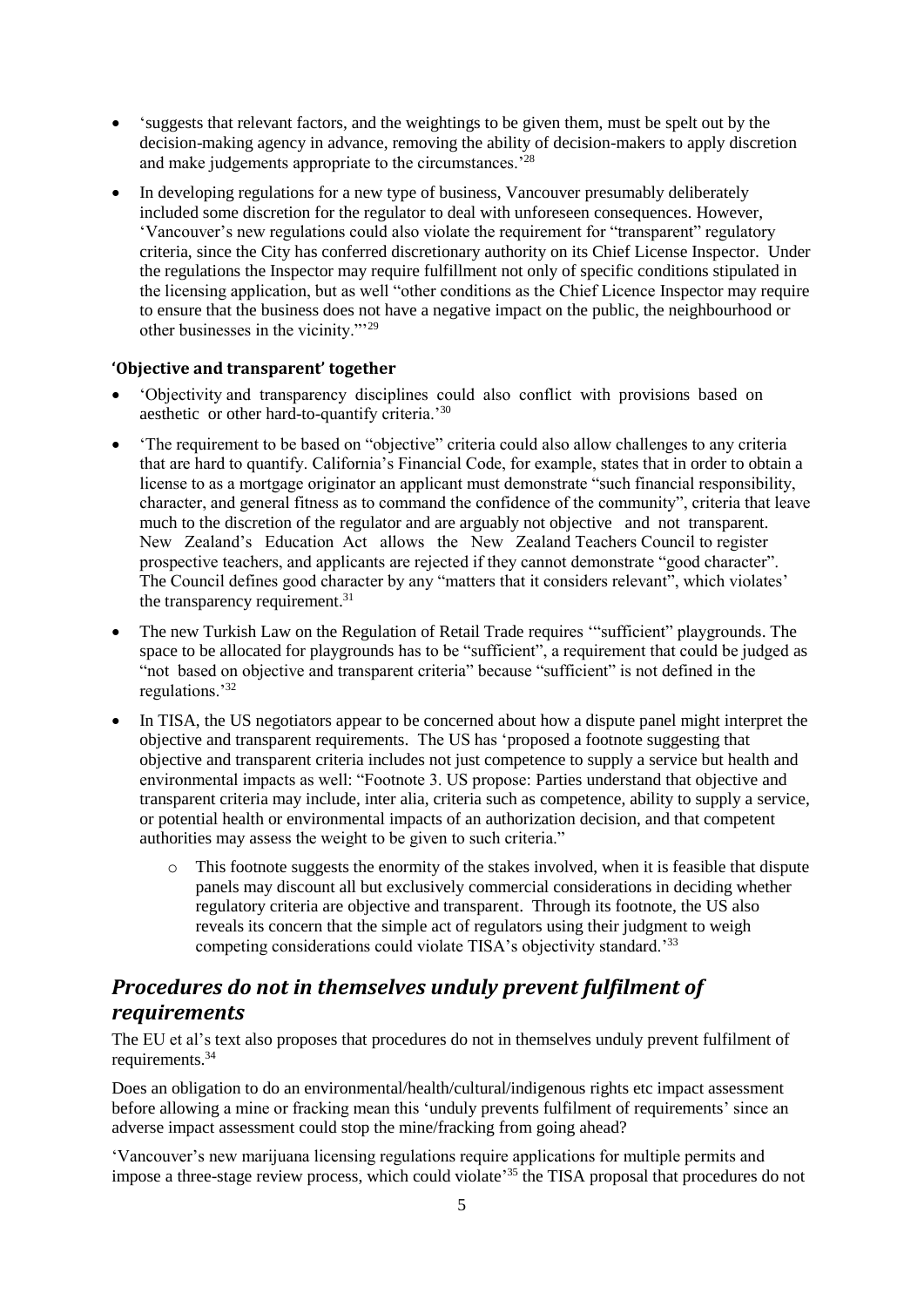in themselves unduly **impede** fulfilment of requirements. (This EU et al proposal in TISA is more restrictive that the equivalent one at the WTO because merely impeding in a way that does not prevent fulfilment of the requirements could also violate the proposed rule in TISA).

Eg 'The EU strategy document complains that the new Turkish retail regulations involve "excessive interference and cumbersome registration processes in establishing retail businesses."' <sup>36</sup> The TISA proposal that procedures do not in themselves unduly **impede** fulfilment of requirements 'seems tailor-made to support a EU complaint about Turkey's "cumbersome registration process."'<sup>37</sup>

# <span id="page-5-0"></span>*Procedures are impartial and decisions are reached and administered in an independent manner*

The EU et al's text proposes that procedures are impartial<sup>38</sup> and decisions regarding authorisation for the supply of a service are reached and administered in an independent manner<sup>39</sup>.

### <span id="page-5-1"></span>**Impartiality**

- ''impartial' implies neutrality on its face, which counts against proactive moves to seek out opinions or support for those with fewer resources to participate in decision-making processes;'<sup>40</sup>
- This provision could make it a violation for governments to show "partiality" to particular categories of applicants such as non-profits, small businesses, or disadvantaged groups. For example, Florida's Department of Business and Professional Regulation is required by state law to waive a variety of licensing fees for military veterans and to provide discounted fees for disabled veterans in particular.<sup>41</sup>
- A licensing system such as Vancouver's may not be impartial because it 'is a two-tier one, biased towards non-profit "compassion clubs" over commercial operations. The latter automatically are assigned demerit points on their application for a license and have to pay thirty times as much for a license. Biases in any regulatory decisions and procedures that favour non-profits, minorityowned or small businesses could be challenged . . . as not impartial to all applicants.'<sup>42</sup>

#### <span id="page-5-2"></span>**Reach its decisions in an independent manner**

• 'decisions reached in an 'independent' manner potentially raises problems for consultation processes, commissioning of evidence and reports, and inquisitorial practices common to bodies considering applications for authorisations and licences, or when establishing environmental, health and safety or construction standards.'<sup>43</sup>

## <span id="page-5-3"></span>*Single window*

The EU et al text proposes that: 'Each Member shall, to the extent practicable, avoid requiring an applicant to approach more than one competent authority for each application for authorisation. A Member may require multiple applications for authorisation where a service is within the jurisdiction of multiple competent authorities.<sup>'44</sup>

A hard requirement for a single window 'would conflict with regulatory systems where different levels of government share jurisdiction for regulatory approvals. This is often the case for land development applications where local governments are responsible for reviewing local land use compatibility and senior levels of government are responsible for reviewing environmental and other impacts of broader concern.'<sup>45</sup>

'At the WTO services negotiations, mere differences in requirements among states is on the list of examples of unacceptable regulatory barriers: "sub-federal licensing and qualification requirements and procedures are different, making a license or qualification recognition obtained in one state not valid in other states."46,47

Perhaps because of concerns about the way this may restrict laws which require permission from subnational governments (eg for mines) as well as national governments, in TISA, the USA has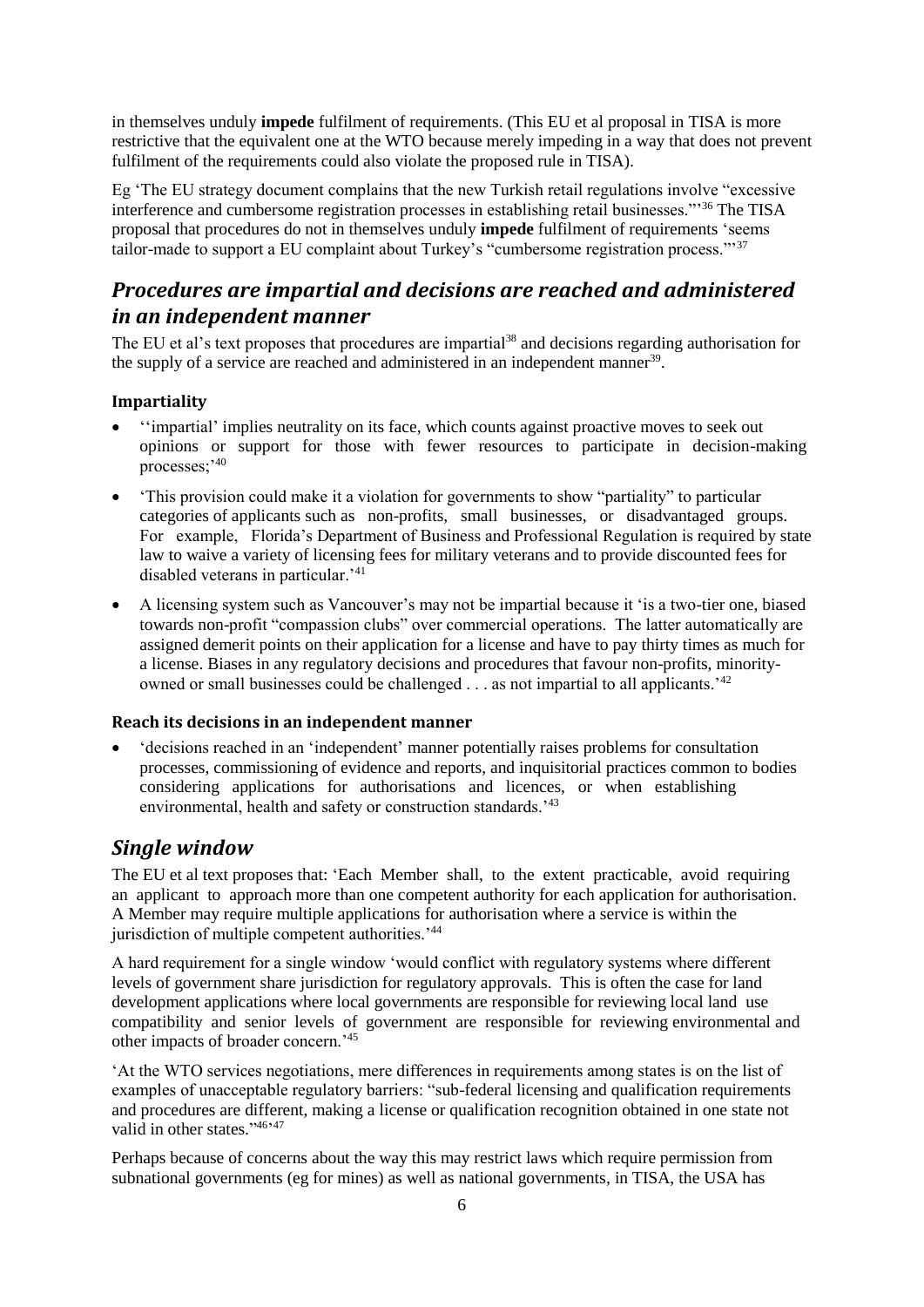proposed a similar footnote: 'For greater certainty, a Party may require multiple applications where a service is within the substantive competence or territorial jurisdiction of multiple competent authorities'<sup>48</sup> .

Concerns have been raised over a phrase that is similar to 'to the extent practicable' ('where possible') because it can mean that 'a developing country that has in place information technological capacity could be obliged to process applications in electronic format even if such resources would be better spent in other areas to fulfil development goals and objectives<sup>'49</sup>

# <span id="page-6-0"></span>*Timeframe*

#### **Shall finish processing complete applications within a reasonable period of time<sup>50</sup>**

'Europeans who are concerned about fracking would want their governments to give priority to thorough regulatory assessments whereas companies like Chevron, which has shale interests in Poland, Romania, and other European countries, are interested in getting licensing approvals as soon as possible. From a corporate perspective, moratoria on fracking, such as the ones imposed by Romania and Germany, quite obviously cause "undue" delays, do not afford "reasonable timeframes" for regulatory decisions and thus would be clear violations of the' proposed rules.<sup>51</sup>

#### **and ensure that an authorisation once granted enters into effect without undue delay subject to the applicable terms and conditions<sup>52</sup>**

After a licence is granted for a controversial service such as a casino, mine, toxic waste dump, hydropower dam etc, public concerns may cause delays in allowing the licence to take effect. For example Austria built a nuclear power plant, but before it was switched on, a referendum was held and the majority voted against the nuclear power plant, so it was never switched on.<sup>53</sup>

# <span id="page-6-1"></span>*Fees must be reasonable and do not in themselves restrict the supply of the service<sup>54</sup>*

'Should the cost basis for qualification fees (processing of initial applicants) be treated separately from licensing fees (ongoing supervision and regulation)? Some delegations think the two should be combined into one fee. At issue is whether unsuccessful applicants should bear the cost of postlicensing supervision<sup>'55</sup>

UNCTAD staff noted that a requirement that fees 'do not in themselves restrict the supply of the service' is close to a necessity test and refers to concepts which have or could be used in the application of a necessity test.<sup>56</sup> Some examples of the widespread concerns about the necessity test are below.

This proposed restriction on authorisation fees has given rise to concerns that this would prevent certain regulatory practices including the charging of fees for legitimate policy objectives and the Africa Group noted that fees serve important regulatory functions including provision of public funds.<sup>57</sup> An earlier version of the WTO Chair's text stated that 'developing country Members are not precluded from charging fees utilised to meet national policy objectives',<sup>58</sup> however this is not in the EU et al's proposal.

#### <span id="page-6-2"></span>**'reasonable':**

- 'Vancouver is imposing marijuana dispensary licensing fees of \$30,000 for commercial operators. While City officials claim this fee only covers the cost of administration, it is the highest fee charged for any business license – a cost that consequently could be judged "unreasonable". In addition, the City's mayor is on record as saying the licenses are intended to curtail the proliferation of dispensaries. Existing operators have said they will have to shut down because of the high licensing fee, so the supply of the service will end up being restricted.'<sup>59</sup>
- when used in a different DRD, an expert noted that 'it is hard to think of a more subjective term than 'reasonable' – to whom, measures against what standards and criteria, considering what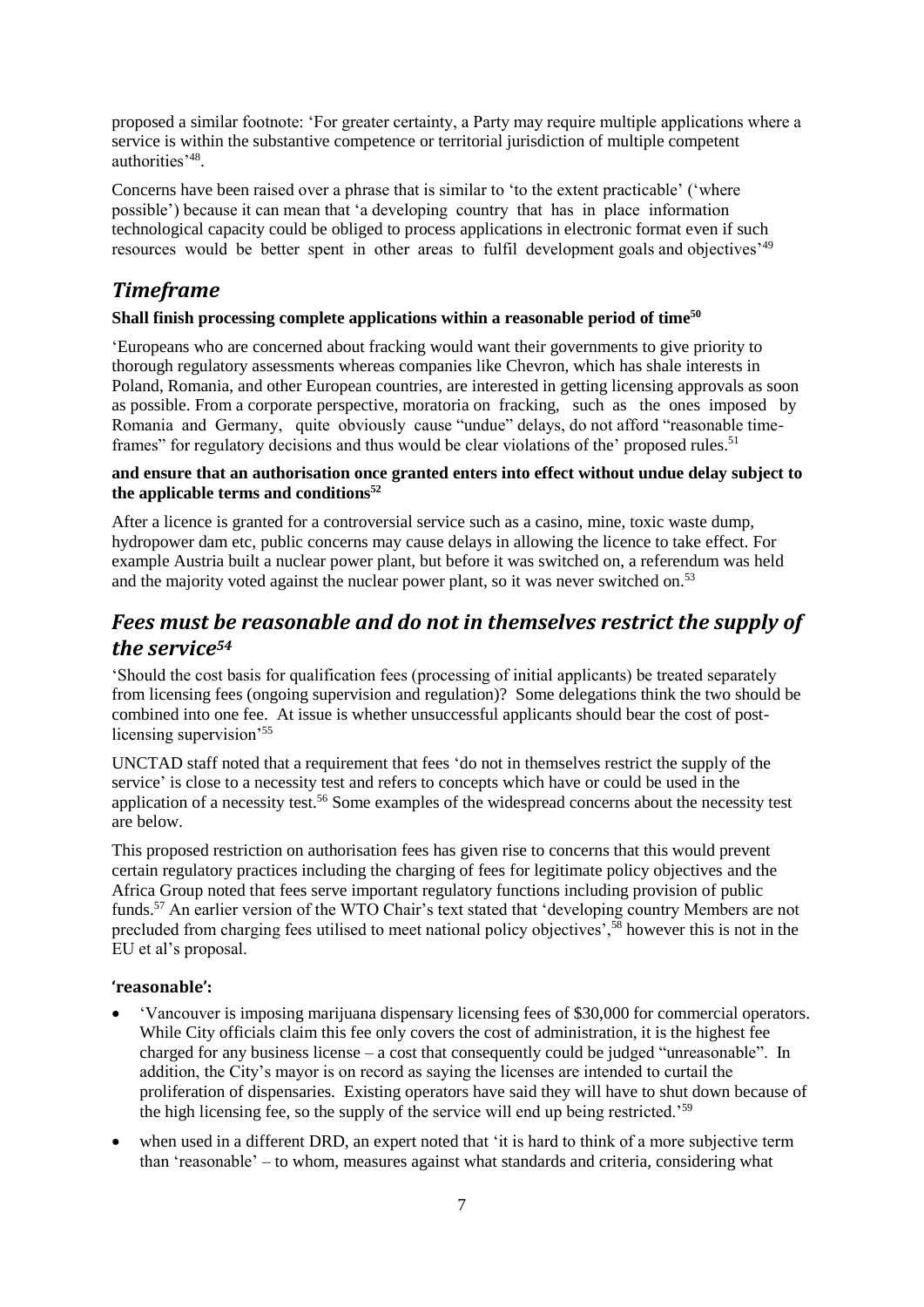range of competing factors, in the context of which and whose legal and administrative traditions:<sup>'60</sup>

#### <span id="page-7-0"></span>**'Do not restrict the supply of the service'**

- 'Any amount charged for a license could be considered a restriction on the unlimited supply of a service, especially with licensing fees for operations like casinos reaching into the millions.<sup>'61</sup>
- 'Since any fee restricts the supply of a service more than having no fees would, this provision would create pressures on governments to lower fees to the maximum extent possible.'<sup>62</sup>

'The Small, Vulnerable Economies proposal had argued that in some countries, regulators utilised income from fees for part of their regulatory budgets. This practice, however, is not restricted to developing countries. The EC, for example, utilises administrative fees from electronic communication service providers to cover the costs of national regulatory authorities for managing the general authorisation system, assigning rights of use, policing competition and ensuring universal service provision.'<sup>63</sup>

If licensing fees are restricted, 'how will governments - particularly at the local level – cope with the loss of revenue? Business license revenue can play a significant part in paying for a range of city services. California's City of Santa Ana, for example, states on its website that "business license revenue is used to pay for Police, Fire, and Safety expenses as well as other general operating costs of the City".'<sup>64</sup>

## <span id="page-7-1"></span>*Necessity test*

Some of the WTO Members in the EU et al text are proposing a necessity test (that measures adopted or maintained relating to authorisation for the supply of a service are **not more burdensome than necessary to ensure the quality of the service**).<sup>65</sup>

This can mean that:

- ''least-burdensome' means that decisions start by considering no regulation or selfregulation, then co-regulation that relies on private mechanisms, disclosure and external monitoring, with an active regulator as the last resort;
- 'necessary' sets the criteria for deciding which of these options to adopt essentially, the most light-handed approach that can achieve the regulatory goal. The shifting interpretations of 'necessity' by WTO dispute panels has produced a complex, multi-faceted test that has almost always failed when governments have tried to argue it. On any reading, it is virtually impossible to adopt a precautionary and multi-purpose approach to regulation that reflects community concerns and priorities;
- the 'quality' of a service is the only regulatory goal that is recognised here. The GATS provision from which this is drawn gives 'the competence of the supplier' as an example of quality, a narrow consumer-based criteria that excludes broader social considerations.'<sup>66</sup>
- This 'would create wide scope for regulations to be challenged. For example, the public consultation processes that are required for urban development are about ensuring development is acceptable to the community rather than "ensuring the quality" of construction services. They would fail the necessity test as more burdensome than necessary to ensure the quality of the service. Environmental bonds that mining and pipeline companies are required to post in case of spills and other environmental disasters are another licensing requirement that would not meet the test of being necessary to ensure the quality of the service.' 67
- 'For example, qualification standards for New Zealand nurses require them to be able to "demonstrate ability to apply the principles of the Treaty of Waitangi/Te Tiriti O Waitangi to nursing practice", a criterion that could be argued is more burdensome than necessary to ensure the quality of the service.'68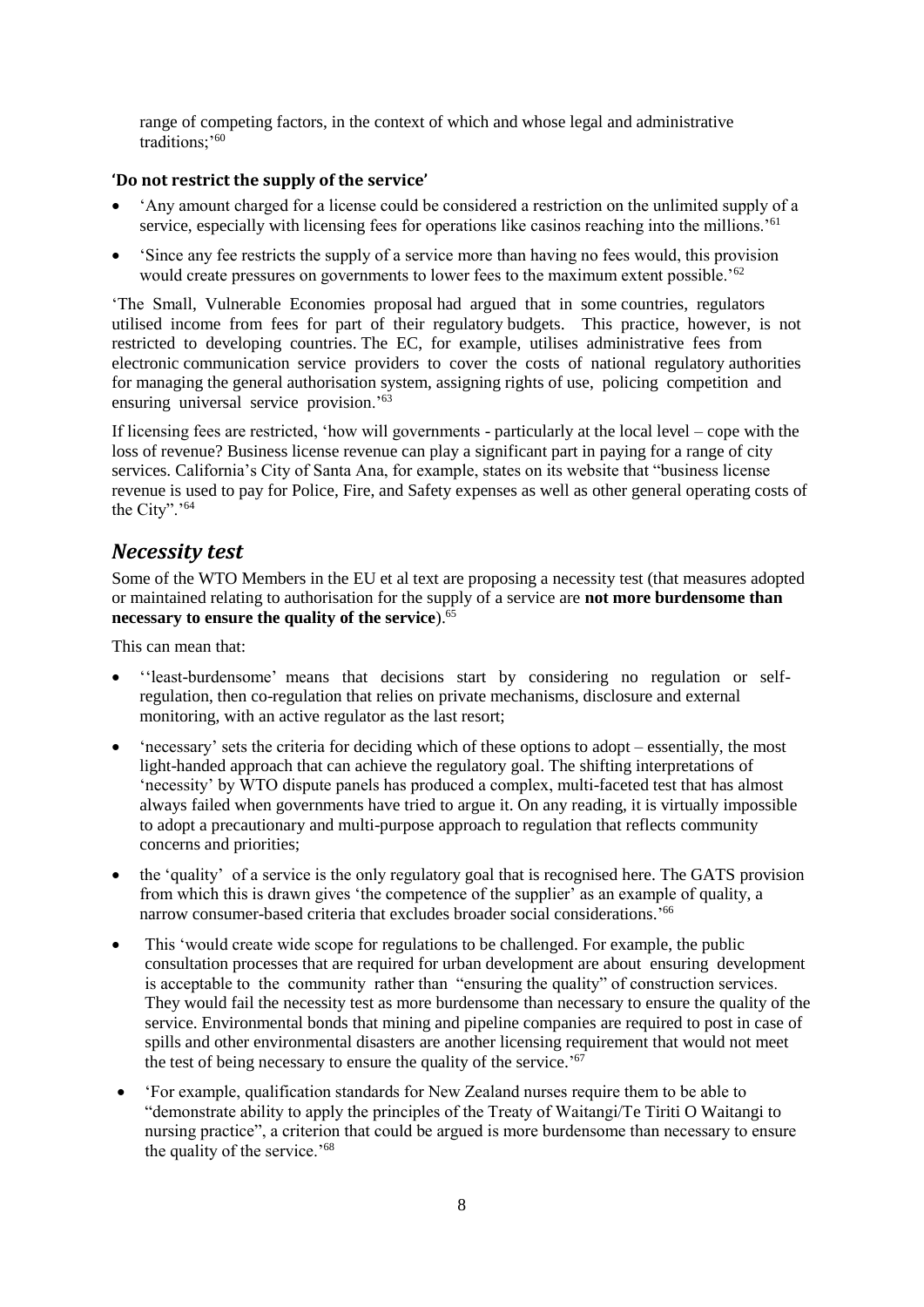Many developing countries have opposed a necessity test, including the Africa Group, the African, Caribbean and Pacific (ACP) Group, the Small and Vulnerable Economies (SVEs) etc.<sup>69</sup> For example, the ACP Group noted that 'The adoption of a necessity test in possible future disciplines on domestic regulation would not guarantee enough flexibility to safeguard all national policy objectives and the different ways available to achieve them. This observation responds to the concern of regulators in many countries that a necessity test would constrain domestic regulatory prerogatives. In order to ensure developing countries have the full right to regulate and introduce new regulations to meet national policy objectives, they must not be subject to a necessity test in the Article VI:4 disciplines.'70

In addition, Brazil, Canada and the USA jointly criticised the necessity test, see Annex 1.

UNCTAD staff note that there are concerns that a necessity test 'may unduly constrain domestic regulatory choices, for example by granting trade dispute settlement tribunals the right to balance trade with other national policy imperatives.

See also [https://www.southcentre.int/wp-content/uploads/2013/08/AN\\_SV11\\_The-Development-](https://www.southcentre.int/wp-content/uploads/2013/08/AN_SV11_The-Development-Dimension-of-the-GATS-Domestic-Regulations_EN.pdf)[Dimension-of-the-GATS-Domestic-Regulations\\_EN.pdf.](https://www.southcentre.int/wp-content/uploads/2013/08/AN_SV11_The-Development-Dimension-of-the-GATS-Domestic-Regulations_EN.pdf)

## <span id="page-8-0"></span>*Other*

Other DRD which may be proposed include requirements to: allow comment on proposed laws/regulations including by foreign companies, be: relevant, as simple as possible, pre-established, take account of international standards etc. Some analysis of these and many examples of laws that could conflict with DRD in various sectors are available at:

- [http://www.southcentre.int/wp-content/uploads/2013/08/AN\\_SV12\\_The-Draft-GATS-Domestic-](http://www.southcentre.int/wp-content/uploads/2013/08/AN_SV12_The-Draft-GATS-Domestic-Regulation-Disciplines_EN.pdf)[Regulation-Disciplines\\_EN.pdf](http://www.southcentre.int/wp-content/uploads/2013/08/AN_SV12_The-Draft-GATS-Domestic-Regulation-Disciplines_EN.pdf)
- [https://www.southcentre.int/wp-content/uploads/2013/08/AN\\_SV11\\_The-Development-](https://www.southcentre.int/wp-content/uploads/2013/08/AN_SV11_The-Development-Dimension-of-the-GATS-Domestic-Regulations_EN.pdf)[Dimension-of-the-GATS-Domestic-Regulations\\_EN.pdf](https://www.southcentre.int/wp-content/uploads/2013/08/AN_SV11_The-Development-Dimension-of-the-GATS-Domestic-Regulations_EN.pdf)
- <http://us.boell.org/2010/05/25/series-policy-papers-trade-and-investment>
- 'GATS negotiations on domestic regulation: a developing country perspective', Mina Mashayekhi and Elisabeth Tuerk in 'The World Trade Organization and Trade in Services', edited by Kern Alexander, Mads Tønnesson Andenæs, 2008.

# <span id="page-8-1"></span>*Conclusion*

Many WTO Members have raised concerns about these proposed DRD as noted above. See for example the Africa Group's comments of 4 December 2017.<sup>71</sup>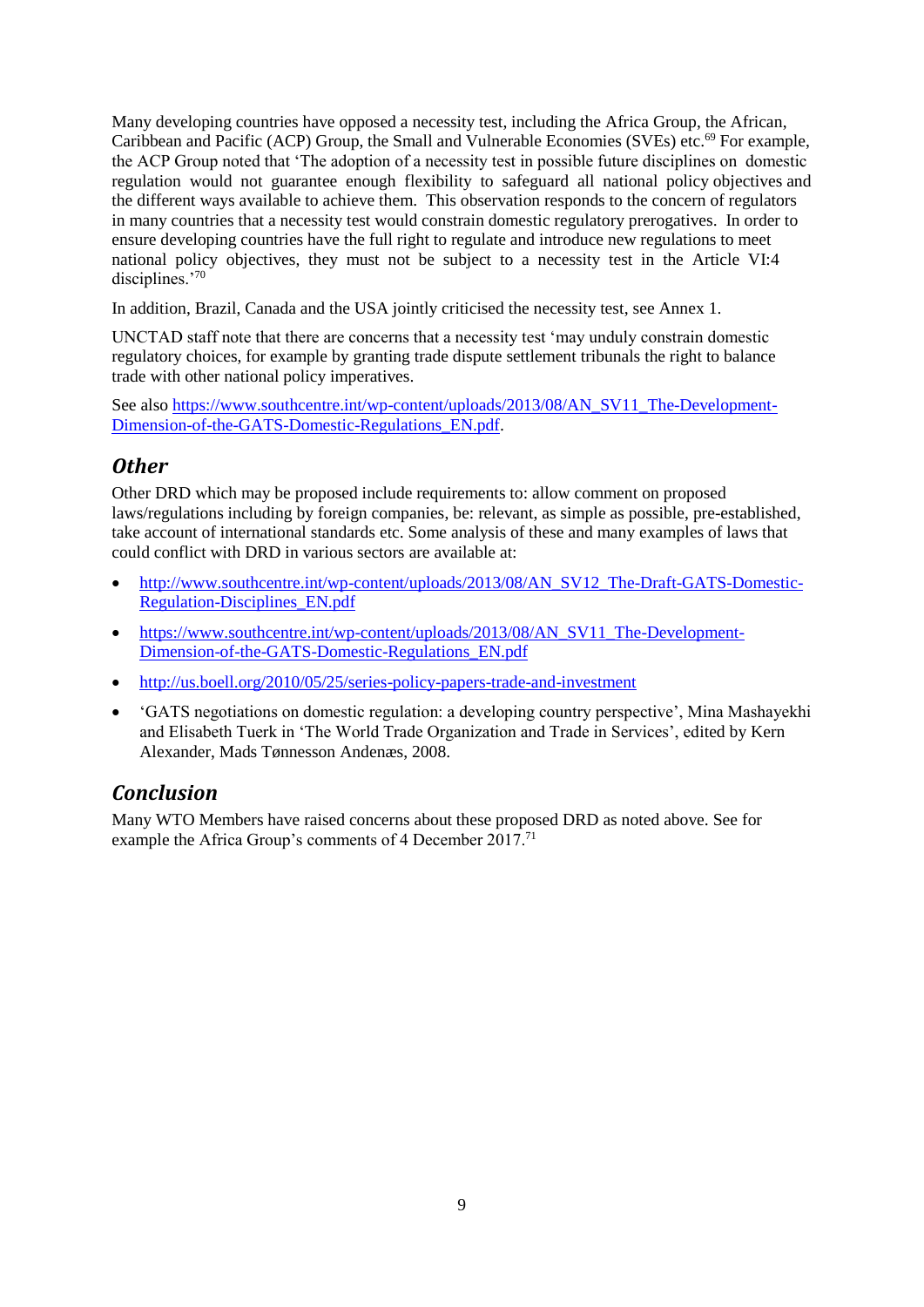### <span id="page-9-0"></span>*Annex 1: Brazil, Canada, US opposition to necessity test*

# **WORLD TRADE**

# **ORGANIZATION**

RESTRICTED **S/WPDR/W/44** 22 March 2011

 $(11- )$ 

**Working Party on Domestic Regulation** Original: English

#### **COMMUNICATION FROM BRAZIL, CANADA AND THE UNITED STATES**

Views on the Issue of the Necessity Test in the Disciplines on Domestic Regulation

The following communication dated 22 March 2011 from the delegations of Brazil, Canada and the United States is being circulated to the Members of the Working Party on Domestic Regulation with a view to contributing to the debate on the necessity test in the disciplines on domestic regulation under Article VI:4 of the GATS.

This communication is made without prejudice to the final positions of the co-sponsors on the other aspects of the negotiations of disciplines on domestic regulations, including possible alternatives to the necessity test.

**\_\_\_\_\_\_\_\_\_\_\_\_\_\_\_**

1. The co-sponsors of this paper have highlighted on several occasions that they support negotiation of clear and effective disciplines on domestic regulation of services under Article VI.4 of the GATS. They have also emphasized the importance that they attach to the right of Members to regulate in order to meet national policy objectives, which is clearly recognized in the preamble to the GATS. Since the right to regulate is a sovereign right, the disciplines on domestic regulation must not unduly undermine that right. The co-sponsors are concerned; however, the necessity test may have this precise effect.

2. The co-sponsors understand that the objective of the disciplines on domestic regulation is to avoid a situation in which measures related to domestic regulation undermine commitments taken under Articles XVI and XVII of the GATS. However, the necessity test, as proposed by various Members, aims at assessing the need or merit of a certain measure to achieve a domestic public policy objective, irrespective of whether it has any effect on these commitments or even any effect on trade in services. This means that the regulator could be told to choose a less burdensome measure if any other Member believes that the approach taken was not "necessary" to fulfil this objective. This threatens the crucial discretion that regulators must maintain to enable them to adequately take into account legitimate policy objectives in their own jurisdiction.

3. A measure can be adopted for a number of legitimate reasons, many of which pertain to nontrade concerns, generally linked to societal norms and rules. The necessity test would allow another WTO Member to challenge the way the regulator chose to address the non-trade concern even with no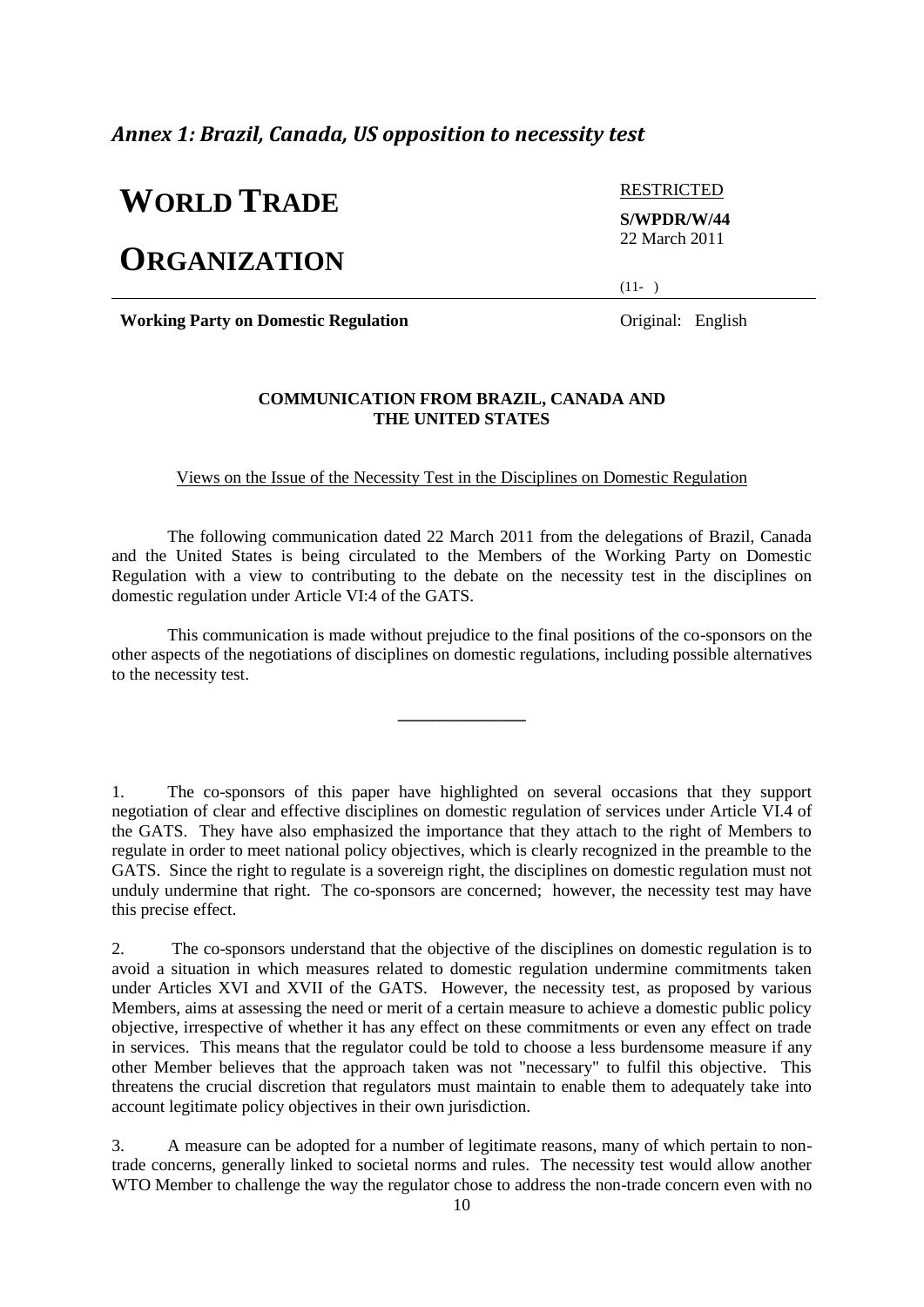demonstrated effect on trade by claiming that another measure, allegedly less burdensome, could have been taken to achieve the same policy objective. In such disagreements, the argument would come down to the legitimacy of the non-trade concern and how the regulator chose to address it rather than whether or not that measure undermines market access or national treatment commitments (which can already be addressed under GATS).

4. This situation is particularly untenable because it applies not to discriminatory measures (which would be captured by Article XVII) but to *non-discriminatory* measures, which are applied equally to foreign and domestic services or foreign and domestic suppliers. We emphasize that discriminatory measures are already disciplined under Article XVII (National Treatment); the proposed necessity test would only apply when a Member requires the same regulatory steps of its domestic service suppliers as it requires of foreign service suppliers.

5. Moreover, as indicated in the Secretariat's summary of the necessity test jurisprudence in the WTO (S/WPDR/W/27/Add.1), there is no single interpretation of "necessary" in the WTO; the interpretation varies depending on the purpose and context. This makes it difficult to determine, in advance, how a panel will interpret the test, and it makes it risky to rely on interpretations grounded in other contexts. All we know, with certainty, is that the meaning would be determined by a panel or Appellate Body; this means that it is, above all, a jurisprudential creation with the potential to seriously circumscribe domestic policy choices.

6. For these reasons, the existence of necessity test language in other WTO Agreements should not be used as a justification for its inclusion in the disciplines on domestic regulation for services. Each agreement has its own context and purposes, which does not necessarily fit the reality of the regulation of trade in services. For instance, concerning the TBT and SPS agreements, Members are frequently able to use scientifically tested evidence underpinning standards for the products covered by these agreements. In the area of services, it is not possible to apply the same type of scientific testing to service suppliers, i.e. human beings. Regulators of services need broader discretion to make judgments about the applicants appearing before them, balancing factors such as ensuring both the quality and availability of the service in light of societal norms and values. Furthermore, even where "necessary" is used elsewhere in the services context (i.e. in the GATS), it applies much more narrowly to a more specific sub-set of issues, so the implications cannot be said to be the same.

7. Finally, it is important to bear in mind that the mandate of Article VI of the GATS does not require a necessity test. Members are asked to develop "any necessary disciplines" but the outcome is not pre-determined by Article VI. The list of elements mentioned in Article VI:4 only establishes the "aims" of the disciplines; so long as the specific disciplines negotiated meet these aims, the Article VI:4 mandate is fulfilled. Moreover, the list of objectives is not exhaustive, and the reference to necessity only pertains to the quality of the service ("not more burdensome than necessary to ensure the quality of the service": Article VI:4(b)).

8. For all of these reasons, the co-sponsors believe that the necessity test is inconsistent with the broader objective of developing clear and effective disciplines on domestic regulation. In our view, the necessity test would be both a vague and unpredictable standard, ultimately defined by a panel rather than WTO Members, which would open the door to second-guessing experienced regulators about some of the most sensitive policy choices made by Members. The co-sponsors also believe that a necessity test is simply not necessary in the broader context of the GATS. In our view, strong specific procedural disciplines negotiated in the WPDR, combined with existing GATS requirements for national treatment and reasonable administration of all measures, gives Members all the legal tools they need to address regulatory practices they view as inappropriate. Should the proponents of the necessity test, however, continue to believe in the need for some sort of additional standard, they could propose, for consideration, other alternatives bearing in mind the concerns we have set out above.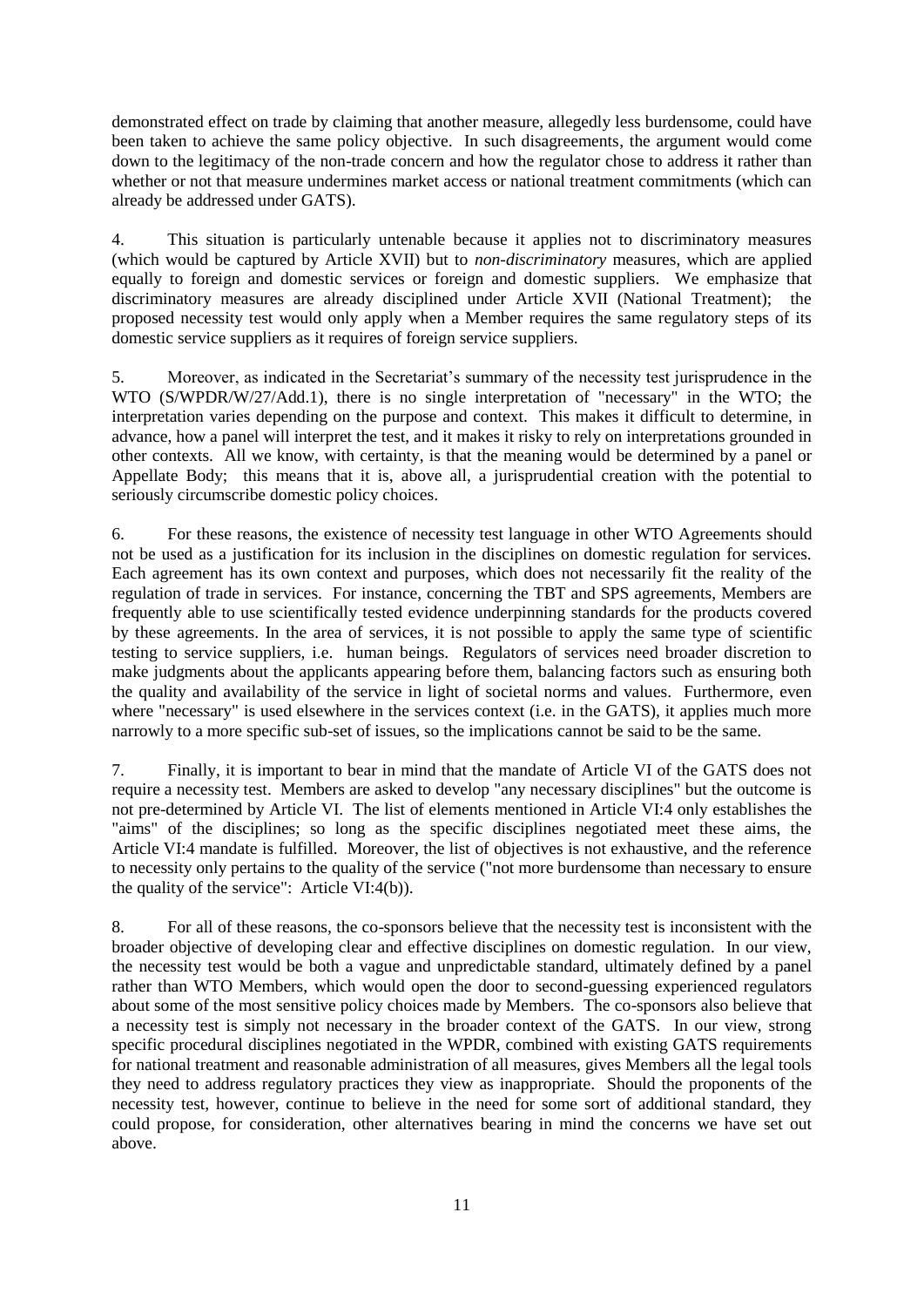**\_\_\_\_\_\_\_\_\_\_**

<sup>7</sup> 'GATS negotiations on domestic regulation: a developing country perspective', Mina Mashayekhi and Elisabeth Tuerk in 'The World Trade Organization and Trade in Services', edited by Kern Alexander, Mads Tønnesson Andenæs, 2008.

<sup>8</sup> Art 1bis1

1

<sup>9</sup> Art XXVIII GATS, [https://www.wto.org/english/docs\\_e/legal\\_e/26-gats\\_02\\_e.htm#articleXXVIII](https://www.wto.org/english/docs_e/legal_e/26-gats_02_e.htm#articleXXVIII)

<sup>11</sup> <https://us.boell.org/2010/05/20/plain-language-guide-gats-negotiations-domestic-regulation>

<sup>12</sup> 'GATS negotiations on domestic regulation: a developing country perspective', Mina Mashayekhi and Elisabeth Tuerk in 'The World Trade Organization and Trade in Services', edited by Kern Alexander, Mads Tønnesson Andenæs, 2008.

<sup>13</sup> <https://us.boell.org/2010/05/20/plain-language-guide-gats-negotiations-domestic-regulation>

 $^{14}$  Art 6.1a)

<sup>15</sup> <https://us.boell.org/2010/05/20/plain-language-guide-gats-negotiations-domestic-regulation>

<sup>16</sup> [http://www.southcentre.int/wp-content/uploads/2013/08/AN\\_SV12\\_The-Draft-GATS-Domestic-Regulation-](http://www.southcentre.int/wp-content/uploads/2013/08/AN_SV12_The-Draft-GATS-Domestic-Regulation-Disciplines_EN.pdf)[Disciplines\\_EN.pdf](http://www.southcentre.int/wp-content/uploads/2013/08/AN_SV12_The-Draft-GATS-Domestic-Regulation-Disciplines_EN.pdf)

<sup>17</sup> <https://us.boell.org/2010/05/20/plain-language-guide-gats-negotiations-domestic-regulation>

<sup>18</sup> [http://www.southcentre.int/wp-content/uploads/2013/08/AN\\_SV12\\_The-Draft-GATS-Domestic-Regulation-](http://www.southcentre.int/wp-content/uploads/2013/08/AN_SV12_The-Draft-GATS-Domestic-Regulation-Disciplines_EN.pdf)[Disciplines\\_EN.pdf](http://www.southcentre.int/wp-content/uploads/2013/08/AN_SV12_The-Draft-GATS-Domestic-Regulation-Disciplines_EN.pdf)

<sup>19</sup> <https://us.boell.org/2010/05/20/plain-language-guide-gats-negotiations-domestic-regulation>

<sup>20</sup> [http://www.southcentre.int/wp-content/uploads/2013/08/AN\\_SV12\\_The-Draft-GATS-Domestic-Regulation-](http://www.southcentre.int/wp-content/uploads/2013/08/AN_SV12_The-Draft-GATS-Domestic-Regulation-Disciplines_EN.pdf)[Disciplines\\_EN.pdf](http://www.southcentre.int/wp-content/uploads/2013/08/AN_SV12_The-Draft-GATS-Domestic-Regulation-Disciplines_EN.pdf)

<sup>21</sup> <https://us.boell.org/2010/05/20/plain-language-guide-gats-negotiations-domestic-regulation>

<sup>22</sup> [http://www.southcentre.int/wp-content/uploads/2013/08/AN\\_SV12\\_The-Draft-GATS-Domestic-Regulation-](http://www.southcentre.int/wp-content/uploads/2013/08/AN_SV12_The-Draft-GATS-Domestic-Regulation-Disciplines_EN.pdf)[Disciplines\\_EN.pdf](http://www.southcentre.int/wp-content/uploads/2013/08/AN_SV12_The-Draft-GATS-Domestic-Regulation-Disciplines_EN.pdf)

 $23$  <https://us.boell.org/2010/05/20/plain-language-guide-gats-negotiations-domestic-regulation>

- <sup>24</sup> [https://wikileaks.org/tisa/analysis/Analysis-of-20150423\\_Annex-on-Domestic-Regulation/](https://wikileaks.org/tisa/analysis/Analysis-of-20150423_Annex-on-Domestic-Regulation/)
- <sup>25</sup> [https://wikileaks.org/tisa/analysis/Analysis-of-20150220\\_Annex-on-Domestic-Regulation/](https://wikileaks.org/tisa/analysis/Analysis-of-20150220_Annex-on-Domestic-Regulation/)

<sup>26</sup> <https://us.boell.org/2010/05/20/plain-language-guide-gats-negotiations-domestic-regulation>

<sup>27</sup> [http://www.southcentre.int/wp-content/uploads/2013/08/AN\\_SV12\\_The-Draft-GATS-Domestic-Regulation-](http://www.southcentre.int/wp-content/uploads/2013/08/AN_SV12_The-Draft-GATS-Domestic-Regulation-Disciplines_EN.pdf)[Disciplines\\_EN.pdf](http://www.southcentre.int/wp-content/uploads/2013/08/AN_SV12_The-Draft-GATS-Domestic-Regulation-Disciplines_EN.pdf)

<sup>28</sup> [https://wikileaks.org/tisa/analysis/Analysis-of-20150220\\_Annex-on-Domestic-Regulation/](https://wikileaks.org/tisa/analysis/Analysis-of-20150220_Annex-on-Domestic-Regulation/)

<sup>29</sup> [https://wikileaks.org/tisa/analysis/Analysis-of-20150423\\_Annex-on-Domestic-Regulation/](https://wikileaks.org/tisa/analysis/Analysis-of-20150423_Annex-on-Domestic-Regulation/)

<sup>30</sup> [http://www.southcentre.int/wp-content/uploads/2013/08/AN\\_SV12\\_The-Draft-GATS-Domestic-Regulation-](http://www.southcentre.int/wp-content/uploads/2013/08/AN_SV12_The-Draft-GATS-Domestic-Regulation-Disciplines_EN.pdf)[Disciplines\\_EN.pdf](http://www.southcentre.int/wp-content/uploads/2013/08/AN_SV12_The-Draft-GATS-Domestic-Regulation-Disciplines_EN.pdf)

<sup>32</sup> [https://wikileaks.org/tisa/analysis/Analysis-of-20151010\\_Annex-on-Domestic-Regulation/](https://wikileaks.org/tisa/analysis/Analysis-of-20151010_Annex-on-Domestic-Regulation/)

<sup>33</sup> [https://wikileaks.org/tisa/analysis/Analysis-of-20150423\\_Annex-on-Domestic-Regulation/](https://wikileaks.org/tisa/analysis/Analysis-of-20150423_Annex-on-Domestic-Regulation/)

 $34$  Art 6.1c)

<sup>35</sup> [https://wikileaks.org/tisa/analysis/Analysis-of-20150423\\_Annex-on-Domestic-Regulation/](https://wikileaks.org/tisa/analysis/Analysis-of-20150423_Annex-on-Domestic-Regulation/)

<sup>36</sup> [https://wikileaks.org/tisa/analysis/Analysis-of-20151010\\_Annex-on-Domestic-Regulation/](https://wikileaks.org/tisa/analysis/Analysis-of-20151010_Annex-on-Domestic-Regulation/)

<sup>37</sup> [https://wikileaks.org/tisa/analysis/Analysis-of-20151010\\_Annex-on-Domestic-Regulation/](https://wikileaks.org/tisa/analysis/Analysis-of-20151010_Annex-on-Domestic-Regulation/)

 $38$  Art 6.1b)

<sup>39</sup> Art 3.1

<sup>40</sup> [https://wikileaks.org/tisa/analysis/Analysis-of-20150220\\_Annex-on-Domestic-Regulation/](https://wikileaks.org/tisa/analysis/Analysis-of-20150220_Annex-on-Domestic-Regulation/)

<sup>41</sup> [https://wikileaks.org/tisa/analysis/Analysis-of-20151010\\_Annex-on-Domestic-Regulation/](https://wikileaks.org/tisa/analysis/Analysis-of-20151010_Annex-on-Domestic-Regulation/)

<sup>&</sup>lt;sup>1</sup> Eg se[e https://www.bilaterals.org/?tisa-draft-annex-on-domestic-32464](https://www.bilaterals.org/?tisa-draft-annex-on-domestic-32464)

<sup>2</sup> <https://www.bilaterals.org/?rcep-services-chapter-negotiating>

<sup>3</sup> Eg se[e http://trade.ec.europa.eu/doclib/press/index.cfm?id=1395](http://trade.ec.europa.eu/doclib/press/index.cfm?id=1395)

<sup>&</sup>lt;sup>4</sup> [https://www.wto.org/english/news\\_e/spra\\_e/spra201\\_e.htm](https://www.wto.org/english/news_e/spra_e/spra201_e.htm) and

[https://www.wto.org/english/thewto\\_e/minist\\_e/mc11\\_e/mc11\\_e.htm.](https://www.wto.org/english/thewto_e/minist_e/mc11_e/mc11_e.htm)

 $\frac{1}{5}$  WT/MIN(17)/7 from [https://www.wto.org/english/thewto\\_e/minist\\_e/mc11\\_e/documents\\_e.htm](https://www.wto.org/english/thewto_e/minist_e/mc11_e/documents_e.htm)

<sup>&</sup>lt;sup>6</sup> 'GATS negotiations on domestic regulation: a developing country perspective', Mina Mashayekhi and Elisabeth Tuerk in 'The World Trade Organization and Trade in Services', edited by Kern Alexander, Mads Tønnesson Andenæs, 2008.

<sup>&</sup>lt;sup>10</sup> [https://wikileaks.org/tisa/analysis/Analysis-of-20150220\\_Annex-on-Domestic-Regulation/](https://wikileaks.org/tisa/analysis/Analysis-of-20150220_Annex-on-Domestic-Regulation/)

<sup>&</sup>lt;sup>31</sup> [https://wikileaks.org/tisa/analysis/Analysis-of-20151010\\_Annex-on-Domestic-Regulation/](https://wikileaks.org/tisa/analysis/Analysis-of-20151010_Annex-on-Domestic-Regulation/)

<sup>42</sup> [https://wikileaks.org/tisa/analysis/Analysis-of-20150423\\_Annex-on-Domestic-Regulation/](https://wikileaks.org/tisa/analysis/Analysis-of-20150423_Annex-on-Domestic-Regulation/) <sup>43</sup> [https://wikileaks.org/tisa/analysis/Analysis-of-20150220\\_Annex-on-Domestic-Regulation/](https://wikileaks.org/tisa/analysis/Analysis-of-20150220_Annex-on-Domestic-Regulation/)